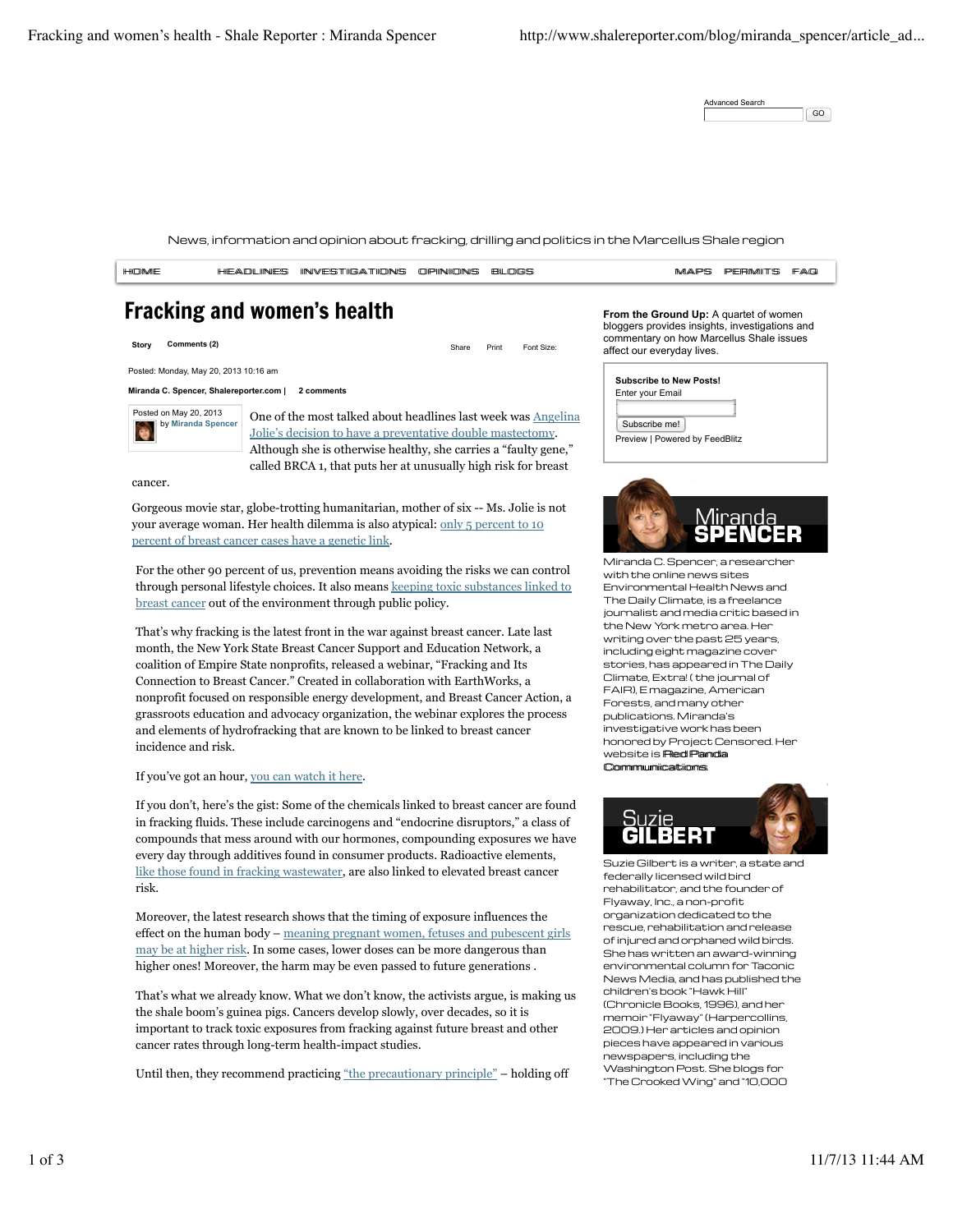on fracking until it is proven safe, rather than waiting to ban it until after it is proven harmful.

The precautionary approach jibes with the official position of the federal government's Interagency Breast Cancer and Environmental Research Coordinating Committee. Earlier this year, the panel released a report "Breast Cancer and the Environment: Prioritizing Prevention" [http://1.usa.gov/YRLRVO], which recommends "a national breast cancer prevention strategy to prioritize and increase federal government investments in breast cancer prevention." It also calls for interdisciplinary research on "the effects of chemical and physical factors that potentially influence the risk of developing, and likelihood of surviving, breast cancer."

The network wants to advance that goal by obtaining a "thorough Health Impact Assessment" of fracking in New York State. Unlike the opaque "health review" now underway, the study it wants would be "designed in accord with national and international guidelines," open and transparent, and conducted by independent experts.

New Yorkers have high stakes in the game, with one of the nation's higher breastcancer incidence rates, according to the federal Centers for Disease Control. Fracking-friendly Pennsylvania and Ohio already have some of the highest breastcancer death rates in the country.

Are we willing to compound these risks before we fully understand them? I bet Angelina would say no.

© 2013 Shale Reporter . All rights reserved. This material may not be published, broadcast, rewritten or redistributed.

**Discuss** Print

Posted in Miranda spencer on *Monday, May 20, 2013 10:16 am.*

## **More From This Site**

- **Wayward arrows target air advocate**
- **Ukraine, Chevron sign shale gas deal**
- **County boss won't reveal park drilling proposals yet**
- **Pa. oil & gas industry to do radiation study**
- **Radioactive pollution in Allegheny River not from fracking**

## **From Around The Web**

- **Simon Cowell Reveals Baby Name (Hollyscoop) Man Crushes Bench Press World Record (STACK Fitness)**
- **Kate Middleton's Shocking New Hairstyle Shows Us a Totally Different Side of Her (Tasty Articles)**
- **Woman Who Says Being Pretty Is a 'Pain' Isn't Totally Delusional (VIDEO) (Tasty Articles)**
- **The most amazing perfectly timed photos on the web! (Perfectly Timed Pictures)**

Recommended by

Birds" and has been profiled in both the New York Times and on Andrew C. Revkin's New York Times blog, Dot Earth.



Tara's academic work and pursuits are focused on eco-feminism and ethics. Tara has been featured on AOL's Patch.com as a weekly columnist, Moxie Momma, exploring social concerns and parenting strategies. Writing articles on lifestyle, entertainment and local travel, Tara has been a regular contributor to the Bethlehem, Hellertown and Upper Saucon Patch. As a research and investigative journalist, Tara's work is regularly featured in the Elucidator Magazine. A specialist in the technical fields of psychology, philosophy and theology, Tara also teaches classes on Ethics and Moral Dilemmas, Death and Dying, World Religions, and Introduction to Philosophy.



Kimberley Sirk is in communications in the healthcare industry. She is also the features editor for Drug Discovery News, which reports on issues, trends and product development in the pharmaceutical industry. She has more than 15 years of experience in a broad range of professional positions, including newspaper journalism, university public relations and county government management.